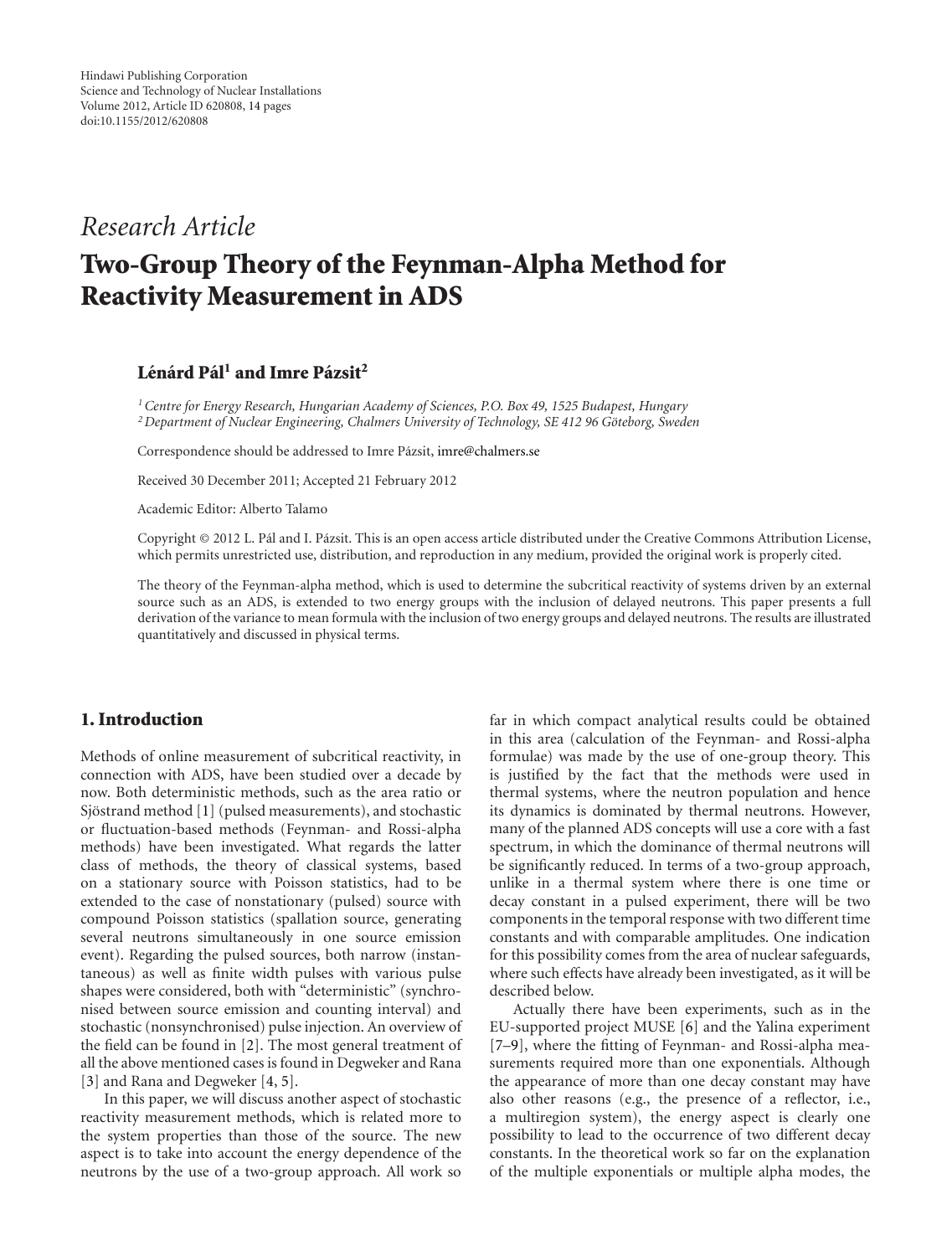emphasis was on the spatial effects as being the reason for the appearance of the multiple alpha modes [10–12]. In [10, 11]

a general energy dependent framework was used which, in order to arrive to explicit expressions, requires the possession of the fundamental and higher order alpha-eigenfunctions of the space-energy dependent transport equation. However, due to the continuous energy treatment, no discrete modes can be attributed to the energy dependence.

The purpose of the present paper is the elaboration of the two-group theory of the Feynman-alpha method, based on the backward master equation approach. Such an energydependent extension of the existing theory might have a relevance also to on-going and future ADS experiments, such as the European FP7 project FREYA. This work has actually been started already by the present authors, although in a different setting. In nuclear safeguards, identification of fissile material can be achieved by detecting the temporal decay of fast neutrons from an unknown sample, following irradiation by a pulse of fast neutrons. Appearance of a second decay constant is an indication of the presence of fissile material. This is the so-called differential die-away analysis (DDAA) method. A stochastic generalisation of this method, to the use of a stationary (intrinsic) source and the measurement of the time correlations, the so-called DDSI (differential die-away self interrogation) method, was recently suggested by Menlove et al. [13]. The theory of the DDSI method, by way of the extension of the Rossi-alpha method to two energy groups, without delayed neutrons, was recently given by the present authors based on both the backward [14] and the forward master equation approach  $[15]$ .

In the present paper, we extend the treatment by the inclusion of delayed neutrons in the formalism. Understandably, the calculations get quite involved. Although a full analytical treatment is possible, many expressions in the final results become too extensive to be quoted explicitly. Hence these will not be given and analysed in this paper. Likewise, the question of how to extract the subcritical reactivity from the measurement of the two time constants will not be discussed here, rather it will be given in a subsequent communication. Instead, here we focus on the formulation of the problem and the full derivation sequence until arriving to the final result. The intermediate and final results will be discussed in physical terms.

# **2. General Principles**

As usual in the context, we shall assume a homogeneous infinite medium with properties constant in space. We shall use a two-group theory model, that is, describe the neutron population with two type of neutrons: fast and thermal. One group of delayed neutron precursors will be assumed. The possible neutron reactions are absorption of both the fast and thermal neutrons, downscattering ("removal") of neutrons from the fast group to the thermal, and thermal fission, which produces a random number of fast neutrons according to a probability distribution function. At such a thermal fission also at most one delayed neutron precursor



Figure 1: The possible reactions which the three different particles can undergo. Fast neutrons (red circle) can be detected (yellow), absorbed (white), and thermalized (green). Thermal neutrons (green) can be absorbed, and through fission lead to a random number of delayed neutron precursors (grey) and fast neutrons (red). Delayed neutron precursors decay into a fast neutron.

can be generated with a certain probability. The decay of this precursor will lead to the appearance of one fast neutron. For simplicity, fast fission will be neglected. It can be easily incorporated into the model, at the expense of some further complication of the calculations, but without any essential problem. Figure 1 illustrates the possible reactions induced by the fast and thermal neutrons and the delayed neutron precursors, respectively.

A word on the notations used is in order here. In a two-group model of reactor physics, the indices 1 and 2 are used to denote the fast and the thermal group, respectively. This notation will be used also in this paper, whenever it will not lead to confusion. For practical reasons, the delayed neutron precursors will be taken as group 3. However, often it will be simpler and more practical to refer to the fast and thermal neutrons and the precursors with the notations **F**, **T,** and **C**, as it is seen also in Figure 1. In traditional reactor physics texts, short-hand notations are used for denoting the first factorial moments of the neutron population and that of the fission neutron distribution, such as  $\nu$  and the Diven factor  $D_{\nu}$  for the latter. In the literature on neutron fluctuations, the transition probabilities (more correctly, transition intensities) are usually denoted by  $\lambda_i$ , where the subscript *i* stands for the type of reaction (capture, absorption, removal, and fission) (see, e.g., [2, Part II]). These transition intensities are related to the corresponding macroscopic cross sections of the particular reactions and the neutron speed.

However, in this paper we will keep a more general mathematical system of notations for the factorial moments and transition intensities. This is partly because the purpose of this paper is to describe the formalism used in a general setting, and partly in order to relate the work reported here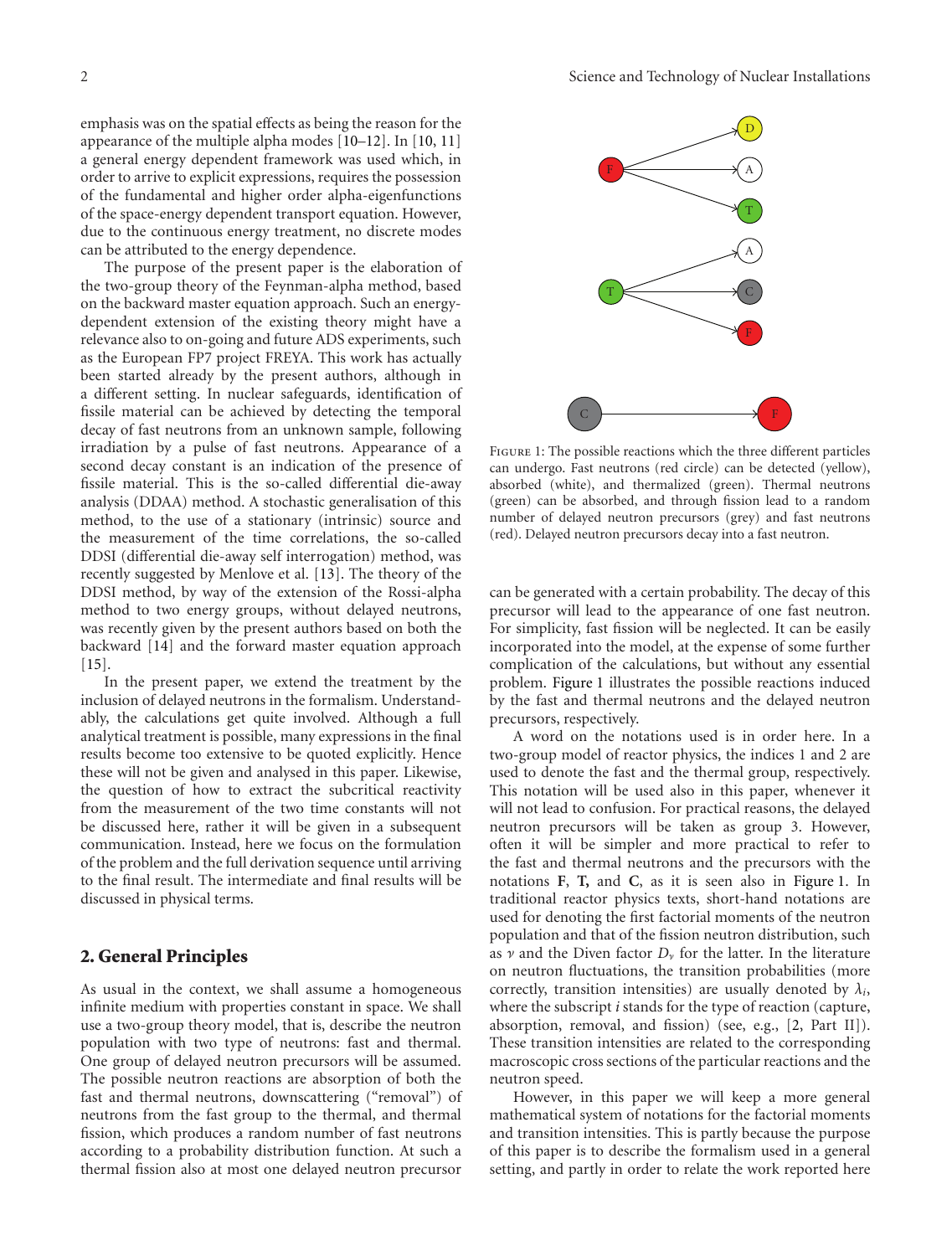to our preceding paper, where the two-group generalisation of the Feynman- and Rossi-alpha methods was introduced [14]. Accordingly, the transition probabilities will be denoted in a way similar to that in [14], that is, for the fast neutrons one has

$$
Q_F = Q_{FA} + Q_{FT}, \qquad (1)
$$

where *QFA* and *QFT* are the intensities of the absorption and thermalization of fast neutrons, respectively. Similar, selfobvious notations are used for the thermal neutrons. In the numerical work, there will be no attempt to relate these reaction intensities to cross-sections of a real reactor in this paper; such a coupling to realistic systems will be made in a subsequent work.

The final quantity we need in order to formulate a probability balance equation is the number distribution of fast neutrons and delayed neutron precursors in a thermal fission event. Denote by  $f(k, \ell)$  the probability that a thermal neutron produces  $k \geq 0$  fast neutrons and  $\ell \geq 0$  delayed neutron precursors, that is, particles of type **C**. Suppose that

$$
f(k,\ell) = f_p(k) f_d(\ell), \qquad (2)
$$

that is, the numbers fast neutrons and delayed neutron precursors created in one reaction are independent. Further, let  $f_d(\ell)$  be given by

$$
f_d(\ell) = \begin{cases} 1 - q_1^{(d)}, & \text{if } \ell = 0, \\ q_1^{(d)}, & \text{if } \ell = 1, \\ 0, & \text{if } \ell > 1, \end{cases}
$$
 (3)

where  $q_1^{(d)} \leq 1$ . The probability that a delayed neutron precursor produced at time *t* = 0 decays to a fast neutron during the time interval not larger than  $t \geq 0$  is given by

$$
T_d = 1 - e^{-\lambda t}, \quad \lambda \ge 0. \tag{4}
$$

With this all quantities that are needed to formulate the problem are defined.

# **3. Description of the Basic Process with One Starting Particle**

Since we are going to use the backward master equation approach, first we will need the neutron and precursor distributions, generated by one single starting particle (a fast or thermal neutron or a delayed neutron precursor). First the number distribution of generated particles will be studied and explicit results derived for the first two moments. In the next section the detection process will also be accounted for, and in the last section the variance and the mean of the number of neutrons detected in a time interval, induced by a stationary external source of fast neutrons, will be calculated from the results of the preceding two sections.

Let us introduce the random functions  $\mathbf{n}_F(t)$ ,  $\mathbf{n}_T(t)$ , and  $n<sub>C</sub>(t)$ , giving the numbers of particles of types **F**, **T**, and **C**, respectively, at the time moment  $t \geq 0$ . Define the probabilities:

$$
\mathcal{P}\left\{\mathbf{n}_F(t) = n_1, \mathbf{n}_T(t) = n_2, \mathbf{n}_C(t) = n_3 \mid S_j\right\}
$$

$$
= p\left(n_1, n_2, n_3, t \mid S_j\right),\tag{5}
$$

where the conditions  $S_j$ ,  $j = \{1, 2, 3\}$ ,  $\{S_j\} = \{F, T, C\}$ , indicating the type of particle starting the process, are defined as

$$
S_1 \equiv F = \{ \mathbf{n}_F(0) = 1, \ \mathbf{n}_T(0) = 0, \ \mathbf{n}_C(0) = 0 \},
$$
  
\n
$$
S_2 \equiv T = \{ \mathbf{n}_F(0) = 0, \ \mathbf{n}_T(0) = 1, \ \mathbf{n}_C(0) = 0 \},
$$
  
\n
$$
S_3 \equiv C = \{ \mathbf{n}_F(0) = 0, \ \mathbf{n}_T(0) = 0, \ \mathbf{n}_C(0) = 1 \},
$$
  
\n(6)

respectively. Introduce also the corresponding generating functions:

$$
g(z_1, z_2, z_3, t \mid S_j)
$$
  
= 
$$
\sum_{n_1=0}^{\infty} \sum_{n_2=0}^{\infty} \sum_{n_3=0}^{\infty} p(n_1, n_2, n_3, t \mid S_j) z_1^{n_1} z_2^{n_2} z_3^{n_3}.
$$
 (7)

With these notations, based on the probabilities of the mutually exclusive events of the starting particle not having or having a reaction within the time interval (0, *t*), and the summing up of the probabilities of the mutually exclusive events generated by the respective reactions, one can write that

$$
g(z_1, z_2, z_3, t | F) = e^{-Q_F t} z_1 + Q_{FA} \int_0^t e^{-Q_F (t-t')} dt' + Q_{FT} \int_0^t e^{-Q_F (t-t')} g(z_1, z_2, z_3, t' | T) dt',
$$
\n(8)

$$
g(z_1, z_2, z_3, t | T) = e^{-Q_T t} z_2 + Q_{TA} \int_0^t e^{-Q_T (t-t')} dt' + Q_{TF} \int_0^t e^{-Q_T (t-t')} q_p [g(z_1, z_2, z_3, t' | F)] × q_d [g(z_1, z_2, z_3, t' | C)] dt',
$$
\n(9)

as well as

$$
g(z_1, z_2, z_3, t \mid C)
$$
  
=  $e^{-\lambda t} z_3 + \lambda \int_0^t e^{-\lambda(t-t')} g(z_1, z_2, z_3, t' \mid F) dt',$  (10)

where

$$
q_p(z) = \sum_{k=0}^{\infty} f_p(k) z^k, \qquad q_d(z) = \sum_{\ell=0}^{\infty} f_d(\ell) = 1 - q_1^{(d)} + q_1^{(d)} z.
$$
\n(11)

For later use, we note that

$$
\left[\frac{d^j q_p(z)}{dz^j}\right]_{z=1} = q_j^{(p)}, \qquad \left[\frac{d^j q_d(z)}{dz^j}\right]_{z=1} = q_j^{(d)} = \delta_{j1} q_1^{(d)}
$$
\n(12)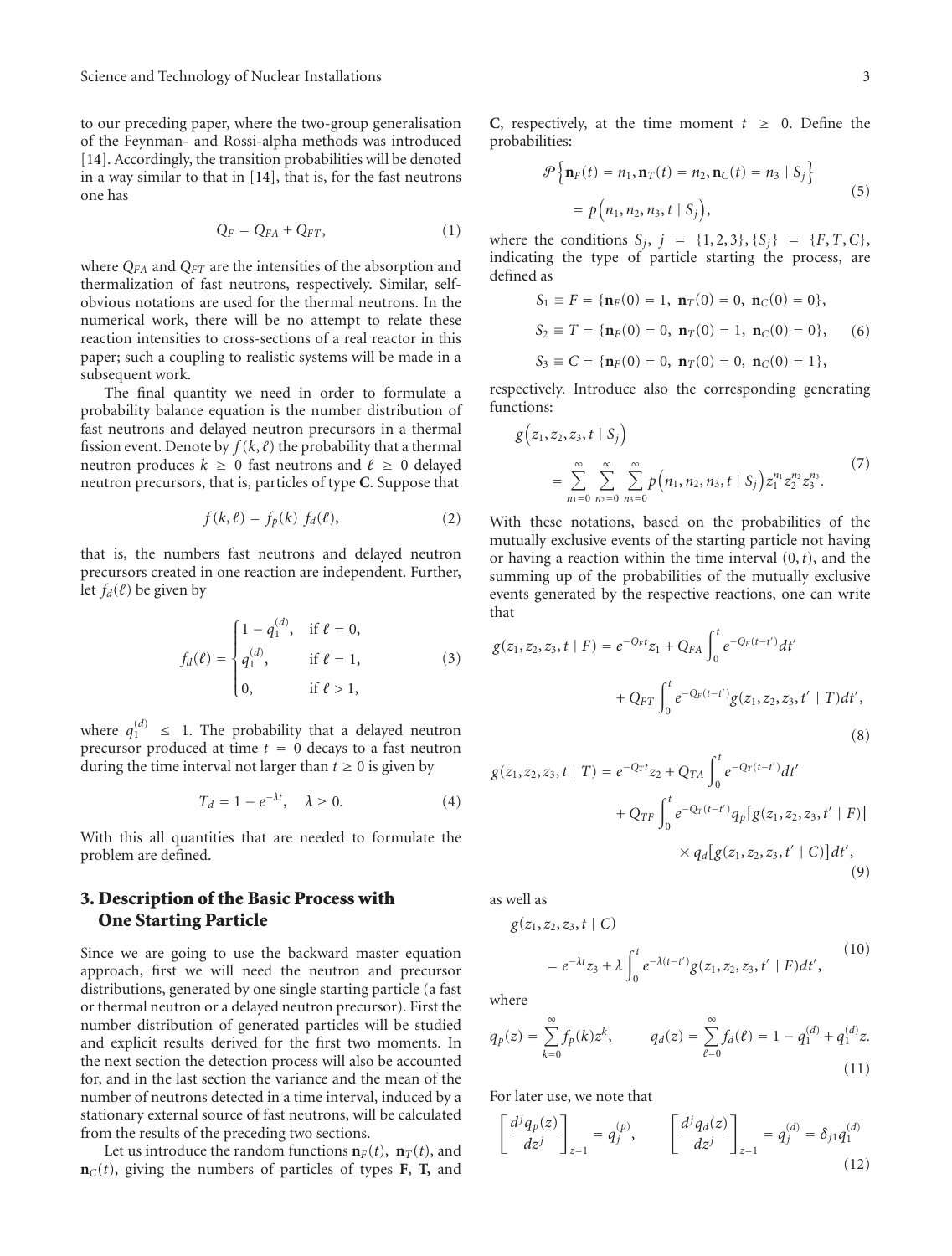are the factorial moments of the number of prompt and delayed neutrons in a fission event. The relationship with the traditional notations is given by

$$
q_1^{(p)} = \nu_p = (1 - \beta)\nu, \qquad q_1^{(d)} = \nu_d = \beta\nu,
$$
 (13)

with  $\nu = \nu_p + \nu_d$ , and  $\beta = \nu_d/(\nu_p + \nu_d)$ .

*3.1. Expectations of the Numbers of Particles of Different Types.* By using  $(8)$ – $(10)$ , one can derive equations for the expectations of the numbers of fast and thermal neutrons and the delayed neutron precursors, that is, particles of types **F**, **T,** and **C**, respectively. With obvious notations, for the expectation (first moment)  $m_1^{(F)}(t | S_j)$  of the number of fast neutrons, induced by one starting fast neutron, thermal neutron and delayed neutron precursor, respectively, one obtains the equations:

$$
m_1^{(F)}(t | F) = \left[\frac{\partial g(z_1, z_2, z_3, t | F)}{\partial z_1}\right]_{z_1 = z_2 = z_3 = 1}
$$
  
\n
$$
= e^{-Q_F t} + Q_{FT} \int_0^t e^{-Q_F(t - t')} m_1^{(F)}(t' | T) dt',
$$
  
\n
$$
m_1^{(F)}(t | T) = \left[\frac{\partial g(z_1, z_2, z_3, t | T)}{\partial z_1}\right]_{z_1 = z_2 = z_3 = 1}
$$
  
\n
$$
= Q_{TF} \int_0^t e^{-Q_T(t - t')} \times \left[q_1^{(p)} m_1^{(F)}(t' | F) + q_1^{(d)} m_1^{(F)}(t' | C)\right] dt',
$$
  
\n
$$
m_1^{(F)}(t | C) = \left[\frac{\partial g(z_1, z_2, z_3, t | C)}{\partial z_1}\right]_{z_1 = z_2 = z_3 = 1}
$$
  
\n
$$
= \lambda \int_0^t e^{-\lambda(t - t')} m_1^{(F)}(t' | F) dt'.
$$
\n(14)

Equations for the quantities  $m_1^{(T)}(t | S_j)$  and  $m_1^{(C)}(t | S_j)$  can be derived in a completely similar manner; these will not be given here, for brevity.

The arising integral equation system can be readily solved by Laplace transform methods. Introduce the Laplace transforms:

$$
\widetilde{m}_1^{(S_j)}(s \mid S_i) = \int_0^\infty e^{-st} m_1^{(S_j)}(t \mid S_i) dt, \tag{15}
$$

then, from (14) one obtains

$$
\widetilde{m}_{1}^{(F)}(s \mid F) = \frac{1}{s + Q_{F}} + \frac{Q_{FT}}{s + Q_{F}} \widetilde{m}_{1}^{(F)}(s \mid T),
$$
\n
$$
\widetilde{m}_{1}^{(F)}(s \mid T) = \frac{Q_{TF}}{s + Q_{T}} \Big[ q_{1}^{(p)} \widetilde{m}_{1}^{(F)}(s \mid F) + q_{1}^{(d)} \widetilde{m}_{1}^{(F)}(s \mid C) \Big],
$$
\n
$$
\widetilde{m}_{1}^{(F)}(s \mid C) = \frac{\lambda}{s + \lambda} \widetilde{m}_{1}^{(F)}(s \mid F).
$$
\n(16)

After elementary algebra one obtains

$$
\widetilde{m}_1^{(F)}(s \mid F) = \frac{(s + Q_T)(s + \lambda)}{\mathcal{N}(s)},\tag{17}
$$

where

$$
\mathcal{N}(s) = (s + Q_F)(s + Q_T)(s + \lambda)
$$

$$
- Q_{FT} Q_{TF} \left[ q_1^{(p)}(s + \lambda) + q_1^{(d)} \lambda \right]
$$
(18)

is a third-order polynomial of *s*. It can be proven that the roots of the equation:

$$
\mathcal{N}(s) = s^3 + (Q_F + Q_T + \lambda)s^2
$$
  
+  $\left[Q_FQ_T + \lambda(Q_F + Q_T) - q_1^{(p)}Q_{FT}Q_{TF}\right]s$  (19)  
+  $\lambda \left[Q_FQ_T - Q_{FT}Q_{TF}\left(q_1^{(p)} + q_1^{(d)}\right)\right] = 0$ 

are all real. Hence, introducing the notation  $s_i = -\omega_i$ ,  $i =$ 1, 2, 3, one can write that

$$
\mathcal{N}(s) = (s + \omega_1)(s + \omega_2)(s + \omega_3). \tag{20}
$$

Clearly, the system is subcritical, if none of the  $\omega_1$ ,  $\omega_2$ , and  $\omega_3$  is zero or negative. For the sake of illustration in Figure 2 the dependence of the characteristic function  $\mathcal{N}(s)$ on *s* is shown (for the calculations, the following parameter values were used:  $Q_{FA} = 1/3$ ,  $Q_{FT} = 2/3$ ,  $Q_F = 1$ ,  $Q_{TA} =$ 14/10,  $Q_{TF} = 3/5$ ,  $Q_T = 2$ ,  $q_1^{(p)} = 3$ ,  $q_1^{(d)} = 0.02$ , and  $\lambda = 0.1$ ). The right hand side figure is an enlargement of the *N*(*s*) in the interval (−0.4, 0).

The algebraic solutions for the Laplace transforms  $\widetilde{m}_1^{(T)}(s \mid S_j)$  and  $\widetilde{m}_1^{(C)}(s \mid S_j)$  can be obtained in a similar manner. Here we only list these solutions, which for  $\widetilde{m}_1^{(T)}(s \mid S_1)$  are given by *Sj*) are given by

$$
\widetilde{m}_1^{(T)}(s \mid F) = \frac{Q_{FT}(s + \lambda)}{\mathcal{N}(s)},
$$
\n
$$
\widetilde{m}_1^{(T)}(s \mid T) = \frac{(s + Q_F)(s + \lambda)}{\mathcal{N}(s)},
$$
\n
$$
\widetilde{m}_1^{(T)}(s \mid C) = \frac{Q_{FT}\lambda}{\mathcal{N}(s)}.
$$
\n(21)

and for  $\widetilde{m}_1^{(C)}(s \mid S_j)$  as

$$
\widetilde{m}_1^{(C)}(s \mid F) = q_1^{(d)} \frac{Q_{FT} Q_{TF}}{N(s)},
$$
\n
$$
\widetilde{m}_1^{(C)}(s \mid T) = q_1^{(d)} \frac{Q_{TF}(s + Q_F)}{N(s)},
$$
\n(22)

$$
\widetilde{m}_1^{(C)}(s \mid C) = q_1^{(d)} \frac{(s + Q_F)(s + Q_T) - q_1^{(P)}Q_{FT}Q_{TF}}{\mathcal{N}(s)}.
$$

The expectations can be obtained in a rather simple way by inversion of these Laplace transforms. All solutions consist of the sum of three exponential functions, namely,

$$
(16)
$$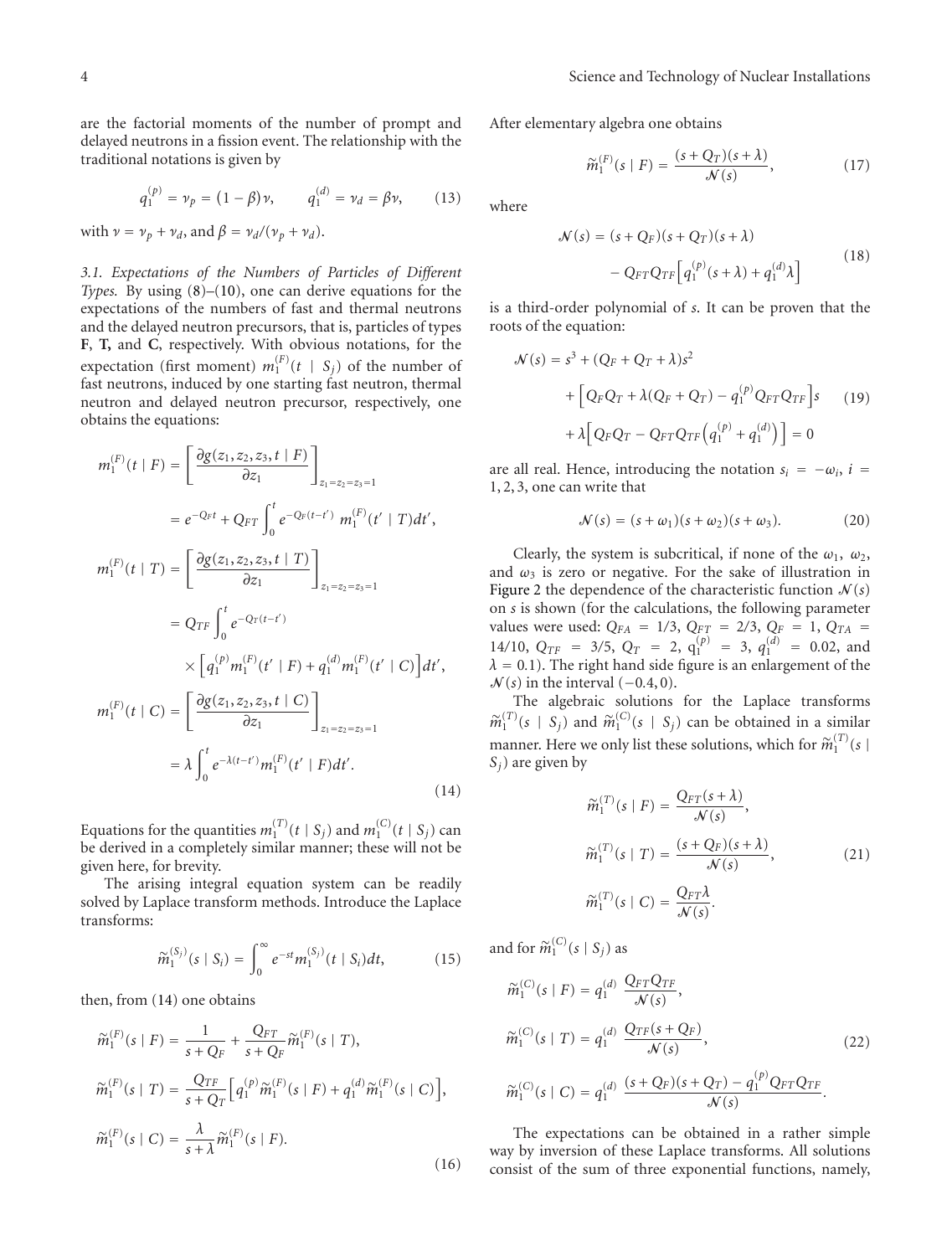

FIGURE 2: Characteristic function  $\mathcal{N}(s)$ . The right-hand figure shows the two largest roots of the equation.

of *e*<sup>−</sup>*ω*1*<sup>t</sup>* , *e*<sup>−</sup>*ω*2*<sup>t</sup>* and *e*<sup>−</sup>*ω*3*<sup>t</sup>* . As an illustration, we give the expectation  $m_1^{(F)}(t \mid F)$  of the number of fast neutrons, generated by one initial fast neutron injected into the system. One obtains

$$
m_1^{(F)}(t \mid F) = \frac{\omega_1^2 - (Q_T + \lambda)\omega_1 + Q_T\lambda}{(\omega_1 - \omega_2)(\omega_1 - \omega_3)} e^{-\omega_1 t} - \frac{\omega_2^2 - (Q_T + \lambda)\omega_2 + Q_T\lambda}{(\omega_1 - \omega_2)(\omega_2 - \omega_3)} e^{-\omega_2 t}
$$
(23)

$$
+\frac{\omega_3^2-(Q_T+\lambda)\omega_3+Q_T\lambda}{(\omega_1-\omega_3)(\omega_2-\omega_3)}e^{-\omega_3t}.
$$

The other expectations are obtained in a similar form, that is, as a sum of three exponentials, and they will not be given here. Some quantitative examples of the expectations are shown in Figure 3. The figure shows the expectations of the numbers of fast and thermal neutrons and the delayed neutron precursors versus time, assuming that the starting particle was either a fast or a thermal neutron (for the calculations the following parameter values were used:  $Q_{FA} = 1/3$ ,  $Q_{FT} = 2/3$ ,  $Q_F = 1$ ,  $Q_{TA} = 14/10$ ,  $Q_{TF} = 3/5$ ,  $Q_T = 2$ ,  $q_1^{(p)} = 3$ ,  $q_1^{(d)} = 0.02$ , and  $\lambda = 0.1$ ).

It is to be mentioned that the above results could also be obtained directly from deterministic equations, namely, from the two-group point kinetic equations with one group of delayed neutrons.

*3.2. Variances of the Numbers of Particles of Different Types.* As it follows from the definitions and formulae in the previous section, the variance of the numbers of, say, fast neutrons at the time  $t \geq 0$ , induced by an initial fast neutron, is given by the formula:

$$
\mathbf{D}^{2}\{\mathbf{n}_{1}(t) \mid F\} = m_{2}^{(F)}(t \mid F) + m_{1}^{(F)}(t \mid F)\Big[1 - m_{1}^{(F)}(t \mid F)\Big].
$$
\n(24)

Similar expressions can be derived for the other 8 variances.

*3.2.1. Second Factorial Moments.* It is seen that for the determination of variances, one needs the second factorial moments which can be obtained from the generating function  $(8)$ – $(10)$ . Introducing the notations:

$$
m_2^{(F)}(t \mid F) = \left[\frac{\partial^2 g(z_1, z_2, z_3, t \mid F)}{\partial z_1^2}\right]_{z_1 = z_2 = z_3 = 1},
$$
  
\n
$$
m_2^{(F)}(t \mid T) = \left[\frac{\partial^2 g(z_1, z_2, z_3, t \mid T)}{\partial z_1^2}\right]_{z_1 = z_2 = z_3 = 1},
$$
  
\n
$$
m_2^{(F)}(t \mid C) = \left[\frac{\partial^2 g(z_1, z_2, z_3, t \mid C)}{\partial z_1^2}\right]_{z_1 = z_2 = z_3 = 1},
$$
  
\n(25)

one can derive the following equations:

$$
m_2^{(F)}(t \mid F) = Q_{FT} \int_0^t e^{-Q_F(t-t')} m_2^{(F)}(t' \mid T) dt', \qquad (26)
$$

$$
m_2^{(F)}(t | T) =
$$
  
\n
$$
Q_{TF} \int_0^t e^{-Q_T(t-t')} \times \left\{ q_1^{(p)} m_2^{(F)}(t' | F) + q_2 \left[ m_1^{(F)}(t' | F) \right]^2 + 2 q_1^{(p)} q_1^{(d)} m_1^{(F)}(t' | F) \right\}
$$
  
\n
$$
\times m_1^{(F)}(t' | C) + q_1^{(d)} m_2^{(F)}(t' | C) \left\} dt',
$$
  
\n
$$
m_2^{(F)}(t | C) = \lambda \int_0^t e^{-\lambda(t-t')} m_2^{(F)}(t | F) dt'. \qquad (28)
$$

Analogous definitions can be introduced for  $m_2^{(T)}(t | S_j)$ , and  $m_2^{(C)}(t | S_j)$  and similar equations can be readily derived for these.

For the solution of the arising system of integral equations, again the method of the Laplace transform is used. Before performing the transforms, it is practical to introduce short-hand notations for the functions appearing in (27)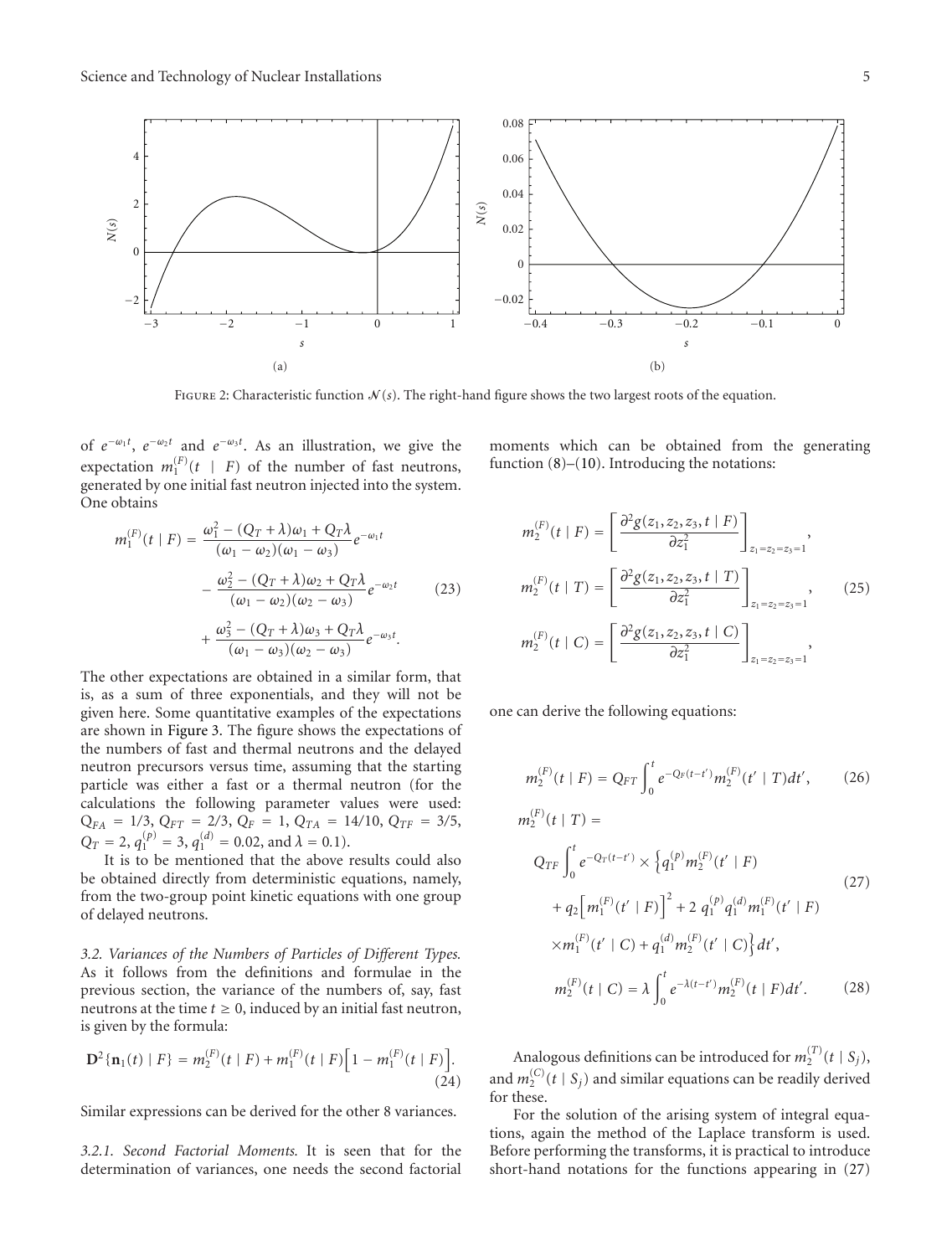

Figure 3: Dependence of the expectations of the numbers of particles of types **F, T,** and **C** on the time, assuming that the starting particle was either **F** or **T**.

and in the corresponding equations for  $m_2^{(T)}(t \mid S_j)$  and  $m_2^{(C)}(t | S_j)$  as

$$
A_F(t') = q_2 \Big[ m_1^{(F)}(t' | F) \Big]^2
$$
  
+  $2q_1^{(p)} q_1^{(d)} m_1^{(F)}(t' | F) m_1^{(F)}(t' | C),$   

$$
A_T(t') = q_2 \Big[ m_1^{(T)}(t' | F) \Big]^2
$$
  
+  $2q_1^{(p)} q_1^{(d)} m_1^{(T)}(t' | F) m_1^{(T)}(t' | C),$   

$$
A_C(t') = q_2 \Big[ m_1^{(C)}(t' | F) \Big]^2
$$
  
+  $2q_1^{(p)} q_1^{(d)} m_1^{(C)}(t' | F) m_1^{(C)}(t' | C).$  (1)

These functions are known at this stage, since they contain only the expectations of the numbers of the particles. Applying the notation for the Laplace transforms defined already, one obtains

$$
\widetilde{m}_{2}^{(F)}(s \mid F) = \frac{Q_{FT}}{s + Q_{F}} \widetilde{m}_{2}^{(F)}(s \mid T), \n\widetilde{m}_{2}^{(F)}(s \mid T) = \frac{Q_{TF}}{s + Q_{T}}, \n\times \left[ q_{1}^{(p)} \widetilde{m}_{2}^{(F)}(s \mid F) + q_{1}^{(d)} \widetilde{m}_{2}^{(F)}(s \mid C) + \widetilde{A}_{F}(s) \right], \n\widetilde{m}_{2}^{(F)}(s \mid C) = \frac{\lambda}{s + \lambda} \widetilde{m}_{2}^{(F)}(s \mid F),
$$
\n(30)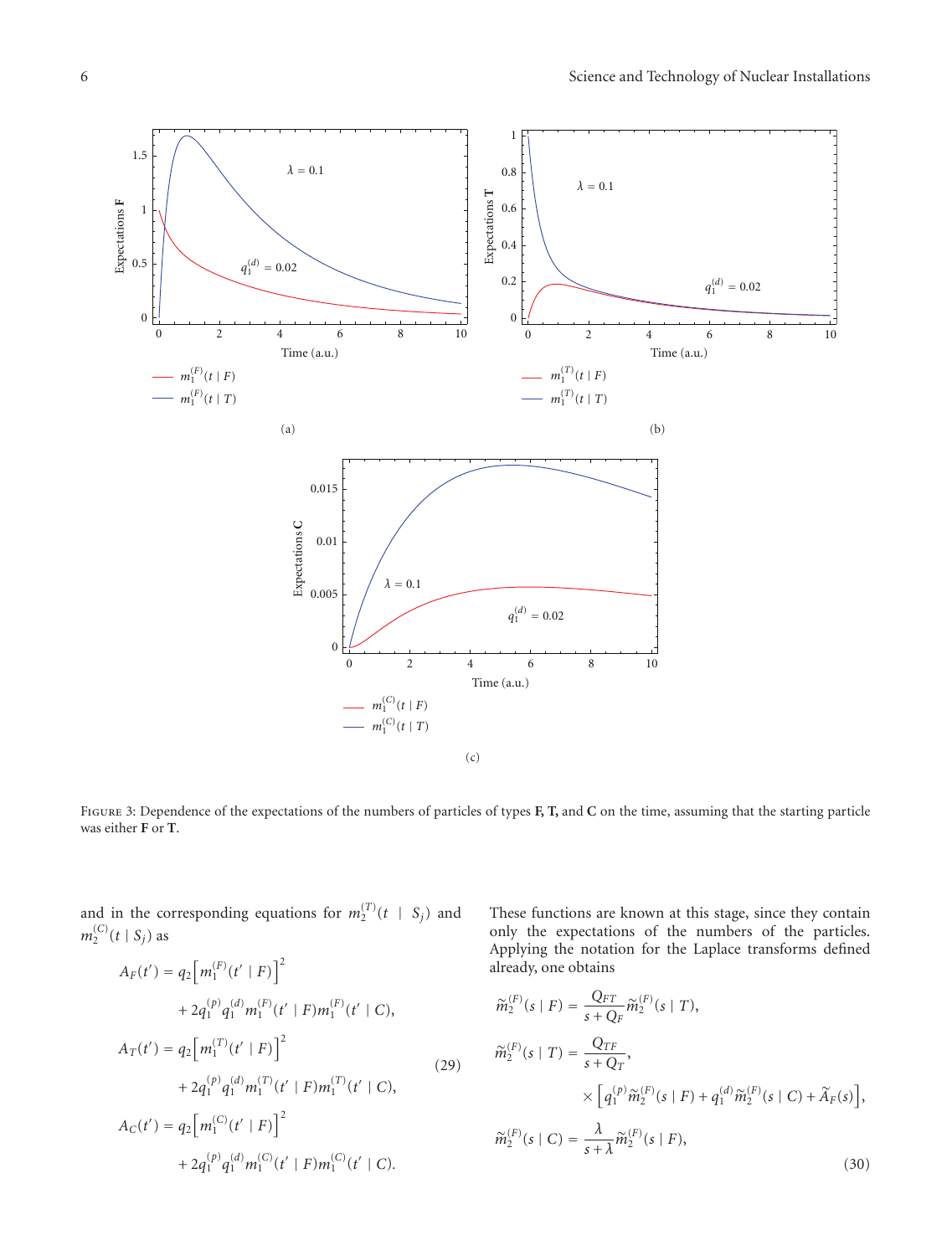and similar equations for  $\widetilde{m}_{2}^{(T)}(s \mid S_{j})$  and  $\widetilde{m}_{2}^{(C)}(s \mid S_{j})$ . After<br>simple algebra the solutions can be written in the following simple algebra the solutions can be written in the following form:

$$
\widetilde{m}_2^{(F)}(s \mid F) = Q_{TF} \frac{Q_{FT}(s+\lambda)}{\mathcal{N}(s)}
$$
\n
$$
\widetilde{A}_F(s) = Q_{TF} \widetilde{m}_1^{(T)}(s \mid F) \widetilde{A}_F(s),
$$
\n
$$
\widetilde{m}_2^{(F)}(s \mid T) = Q_{TF} \frac{(s + Q_T)(s + \lambda)}{\mathcal{N}(s)}
$$
\n
$$
\widetilde{A}_F(s) = Q_{TF} \widetilde{m}_1^{(T)}(s \mid T) \widetilde{A}_F(s),
$$
\n
$$
\widetilde{m}_2^{(F)}(s \mid C) = Q_{TF} \frac{Q_{FT}\lambda}{\mathcal{N}(s)}
$$
\n
$$
\widetilde{A}_F(s) = Q_{TF} \widetilde{m}_1^{(T)}(s \mid C) \widetilde{A}_F(s).
$$
\n(31)

Similar solutions are found for the other two groups of factorial moments.

Based on the form of the solutions in the Laplace domain, one notices that the solutions in the time domain can be written in the form a convolution as follows:

$$
m_2^{(F)}(t \mid F) = Q_{TF} \int_0^t m_1^{(T)}(t - t' \mid F) A_F(t') dt',
$$
  

$$
m_2^{(F)}(t \mid T) = Q_{TF} \int_0^t m_1^{(T)}(t - t' \mid T) A_F(t') dt',
$$
 (32)

$$
m_2^{(F)}(t \mid C) = Q_{TF} \int_0^t m_1^{(T)}(t - t' \mid C) A_F(t') dt',
$$

and similarly for the second factorial moments of the thermal neutrons and the delayed neutron precursors. Equations (32) express the fact, known from the backward theory of branching processes [2], that the first moments of the singleparticle generated distributions play the role of the Green's function for the higher-order moments (and also for all order moments of the distributions of the detected neutrons). This is because the higher-order moment equations have the same form as those for the first moment, except that the Dirac delta function in the first moment equations, representing the starting particle, is replaced by some products of known first moments quantities, which play the role of the inhomogeneous r.h.s. of the second- and higher-order moments. These inhomogeneous right hand sides, or "source functions" depend on the problem at hand and the type of the moment to be calculated. In the present case they are given by the functions  $A_F(t)$ , and so forth of (29).

The convolution integrals over these known functions can be performed analytically and closed form analytical solutions can be obtained for the second factorial moments. However, in the present case these explicit forms are extremely long and complicated expressions containing the exponential functions *e*<sup>−</sup>*ω*1*<sup>t</sup>* , *e*<sup>−</sup>*ω*2*<sup>t</sup>* , and *e*<sup>−</sup>*ω*3*<sup>t</sup>* in various combinations. These will not be given here since there is very little insight one could gain from the analytical form of the coefficients multiplying the exponentials.

*3.3. Covariances of the Numbers of Particles of Different Types.* Although not needed explicitly for the calculation of the twogroup version of the Feynman-alpha formula, it might give some insight to calculate the covariances of the numbers of particles of different types at a given time moment, provided that at the time instant  $t = 0$ , only one particle was in the system. This will be done in this subsection. If the starting particle was a fast neutron, then the following covariances have to be calculated:

$$
\begin{aligned}\n\text{Cov}\{\mathbf{n}_1(t), \ \mathbf{n}_2(t) \mid S_F\} &= m_2^{(FT)}(t \mid F) \\
&- m_1^{(F)}(t \mid F) m_1^{(T)}(t \mid F), \\
\text{Cov}\{\mathbf{n}_1(t), \ \mathbf{n}_3(t) \mid S_F\} &= m_2^{(FC)}(t \mid F) \\
&- m_1^{(F)}(t \mid F) m_1^{(C)}(t \mid F), \\
\text{Cov}\{\mathbf{n}_2(t), \ \mathbf{n}_3(t) \mid S_F\} &= m_2^{(TC)}(t \mid F) \\
&- m_1^{(T)}(t \mid F) m_1^{(C)}(t \mid F).\n\end{aligned}\n\tag{33}
$$

Along the same lines, the other 6 covariances can also readily be written down. However, for the sake of the simplicity only the above covariances will be calculated.

*3.3.1. Mixed Second Moments.* In order to determine the covariance between two different random functions at a given time moment, one should calculate first the mixed second moments. In the present case, one needs the following moments:

$$
m_2^{(FT)}(t \mid F) = \left[\frac{\partial^2 g(z_1, z_2, z_3, t \mid F)}{\partial z_1 \partial z_2}\right]_{z_1 = z_2 = z_3 = 1},
$$
  
\n
$$
m_2^{(FC)}(t \mid F) = \left[\frac{\partial^2 g(z_1, z_2, z_3, t \mid F)}{\partial z_1 z_3}\right]_{z_1 = z_2 = z_3 = 1},
$$
  
\n
$$
m_2^{(TC)}(t \mid F) = \left[\frac{\partial^2 g(z_1, z_2, z_3, t \mid F)}{\partial z_2 z_3}\right]_{z_1 = z_2 = z_3 = 1}.
$$
  
\n(34)

The calculations are straightforward and similar to the calculation of the second factorial moments of the previous section, but rather involved and lengthy. Hence the details of the calculations will not be given here. We only note that similar to the case of the second factorial moments, it is practical to introduce a shorthand notation for the functions

$$
A_{FT}(t') = q_2 m_1^{(F)}(t' | F) m_1^{(T)}(t' | F)
$$
  
+  $q_1^{(p)} q_1^{(d)} [m_1^{(F)}(t' | F) m_1^{(T)}(t' | C)$  (35)  
+  $m_1^{(T)}(t' | F) m_1^{(F)}(t' | C)$ ,

and similarly for  $A_{FC}(t')$  and  $A_{TC}(t')$  which play the role of the inhomogeneous part of the mixed moment equations and hence appear in the convolution expressions for the solutions. Without going into details, by using the convolution theorem, the formal solutions for the three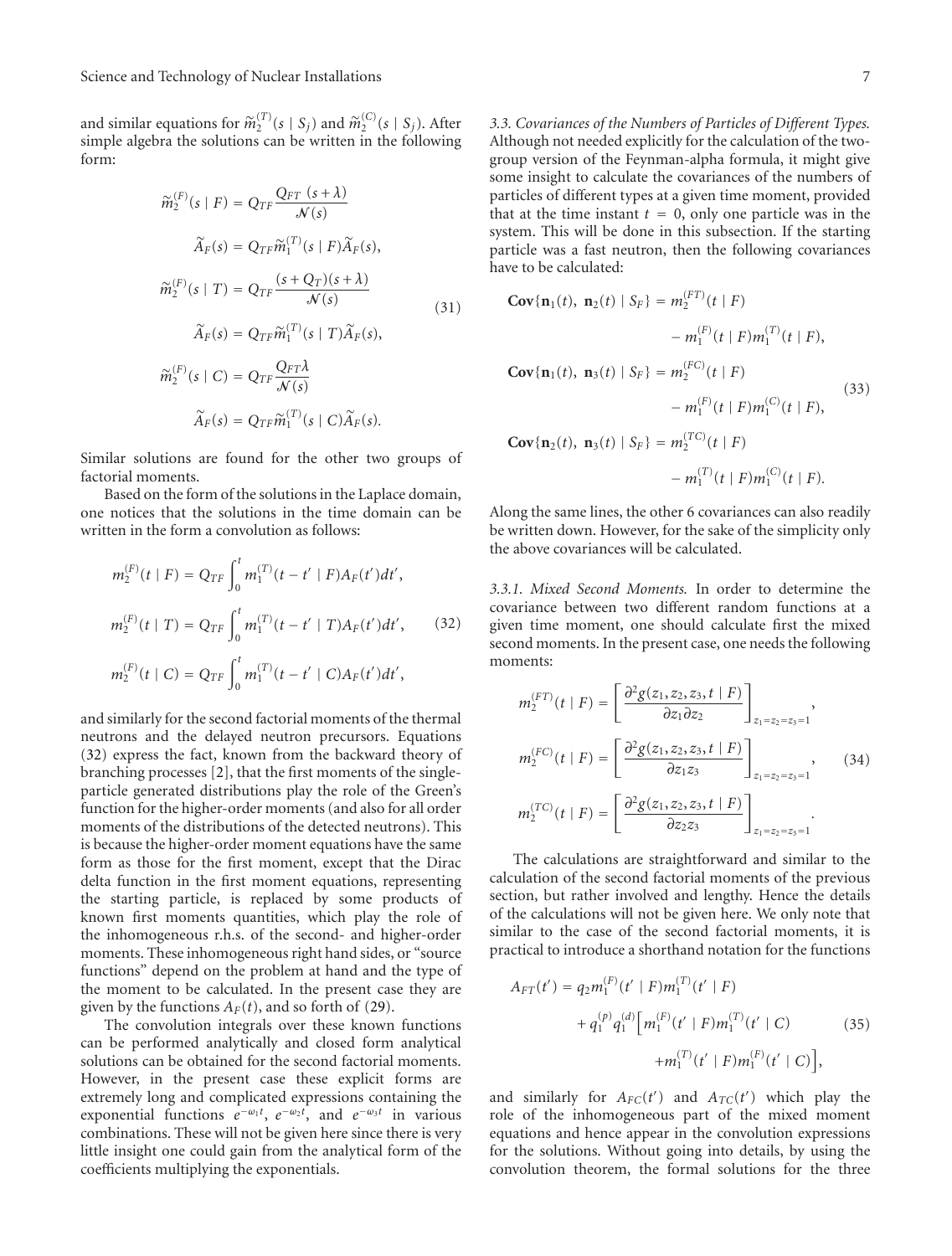mixed moments of the distributions of particles induced by one starting fast neutron are quoted as follows:

$$
m_2^{(FT)}(t \mid F) = Q_{TF} \int_0^t m_1^{(T)}(t - t' \mid F) A_{FT}(t') dt',
$$
  

$$
m_2^{(FC)}(t \mid F) = Q_{TF} \int_0^t m_1^{(T)}(t - t' \mid F) A_{FC}(t') dt', \qquad (36)
$$
  

$$
m_2^{(TC)}(t \mid F) = Q_{TF} \int_0^t m_1^{(T)}(t - t' \mid F) A_{TC}(t') dt'.
$$

By using the formulae (36), one can immediately calculate the covariances (33).

Figure 4 shows the time dependence of the covariances between the numbers of fast and thermal neutrons, as well as between fast neutrons and delayed neutron precursors and also between the thermal neutrons and the precursors, assuming that the starting particle was a fast neutron. It is remarkable that each of them changes sign, but the absolute values of the covariances are very small. One can also show that the variation of the mean decay time  $\lambda^{-1}$  influences only slightly the values of covariances.

The reason for the initially negative value of the covariances can be explained in the same way as for the covariance between the fast and thermal neutrons without the presence of delayed neutrons, as was discussed in [14]. Namely, the process is started by one single fast neutron, which is the only particle in the system at  $t = 0$ , hence the joint expectation of having any two particles is zero at the beginning. The expectation of having a thermal neutron or a delayed neutron precursor is also zero at the beginning, but with the thermalization of the initial fast neutron the expectation of having a thermal neutron starts to deviate from zero, whereas the joint expectation of finding both a fast and a thermal neutron is negligible until the thermal neutron induces fission. Before the branching starts with first thermalisation and then a thermal fission, the covariance is negative. When the branching starts, the joint expectation of any two particles starts to increase, so the covariance starts to increase after having reached a local minimum and thereafter becomes positive.

#### **4. Moments of the Detection of Neutrons**

In order to calculate the variance to mean of detected particles, induced by a stationary extraneous source, two steps remain. One is the introduction of the detection process, which is treated in this section. The second is the introduction of a stationary source, which will be treated in the next section.

For brevity, in the forthcoming only the detection of the fast neutrons will be discussed. For the application of the Feynman-alpha method, even in a fast system, presumably the detection of the thermal neutrons will be more practical. However, the calculation goes exactly along the same lines, hence for illustration it is sufficient to discuss the detection of fast neutrons.

Denote by  $Q_{FD} dt + o(dt)$  the probability that a fast neutron is detected in the time interval  $(t, t + dt)$ . Obviously,

the detected neutron is also absorbed, that is, removed from the branching process. Let  $N(t, u)$  denote the number of fast neutrons detected in the time interval  $[t - u, t]$ . If  $t < u$ , then **N**(*t*) stands for the number of fast neutron detections in the time interval [0,*t*].

#### *4.1. Detection in Time Interval*[0,*t*]*.* Define the probabilities:

$$
\mathcal{P}\left\{\mathbf{N}(t) = n \mid F\right\} = p_F(n, t),
$$
  

$$
\mathcal{P}\left\{\mathbf{N}(t) = n \mid T\right\} = p_T(n, t),
$$
  

$$
\mathcal{P}\left\{\mathbf{N}(t) = n \mid C\right\} = p_C(n, t),
$$
 (37)

and introduce the generating functions:

$$
\mathbf{E}\Big\{z^{\mathbf{N}(t)} | F\Big\} = \sum_{n=0}^{\infty} p_F(n, t) z^n = g_F(z, t),
$$
  

$$
\mathbf{E}\Big\{z^{\mathbf{N}(t)} | T\Big\} = \sum_{n=0}^{\infty} p_T(n, t) z^n = g_T(z, t),
$$
(38)  

$$
\mathbf{E}\Big\{z^{\mathbf{N}(t)} | C\Big\} = \sum_{n=0}^{\infty} p_C(n, t) z^n = g_C(z, t).
$$

The equations determining the generating function can be easily written down. One obtains

$$
g_F(z,t) = e^{-Q_F t} + Q_{FA} \int_0^t e^{-Q_F (t-t')} dt' + z Q_{FD} \int_0^t e^{-Q_F (t-t')} dt'
$$
  
+  $Q_{FT} \int_0^t e^{-Q_F (t-t')} g_T(z,t') dt',$   

$$
g_T(z,t) = e^{-Q_T t} + Q_{TA} \int_0^t e^{-Q_F (t-t')} dt'
$$
  
+  $Q_{FT} \int_0^t e^{-Q_F (t-t')} q_p [g_F(z,t')] q_d [g_C(z,t')] dt',$  (39)

$$
g_C(z,t) = e^{-\lambda t} + \lambda \int_0^t e^{-\lambda(t-t')} g_F(z,t') dt'.
$$
 (40)

Taking into account the second formula in (11), one has

$$
q_d[g_C(z, t')] = 1 - q_1^{(d)} + q_1^{(d)}g_C(z, t'). \tag{41}
$$

The notation applied does not show that the delayed neutrons also participate in the process.

*4.1.1. Expectations.* The expectations of detected number of **F** type particles can be easily calculated by using the formulae:

$$
\mathbf{E}\{\mathbf{N}(t) \mid F\} = \left[\frac{\partial g_F(z, t)}{\partial z}\right]_{z=1} = n_1^{(F)}(t),
$$
\n
$$
\mathbf{E}\{\mathbf{N}(t) \mid T\} = \left[\frac{\partial g_T(z, t)}{\partial z}\right]_{z=1} = n_1^{(T)}(t), \qquad (42)
$$
\n
$$
\mathbf{E}\{\mathbf{N}(t) \mid C\} = \left[\frac{\partial g_C(z, t)}{\partial z}\right]_{z=1} = n_1^{(C)}(t).
$$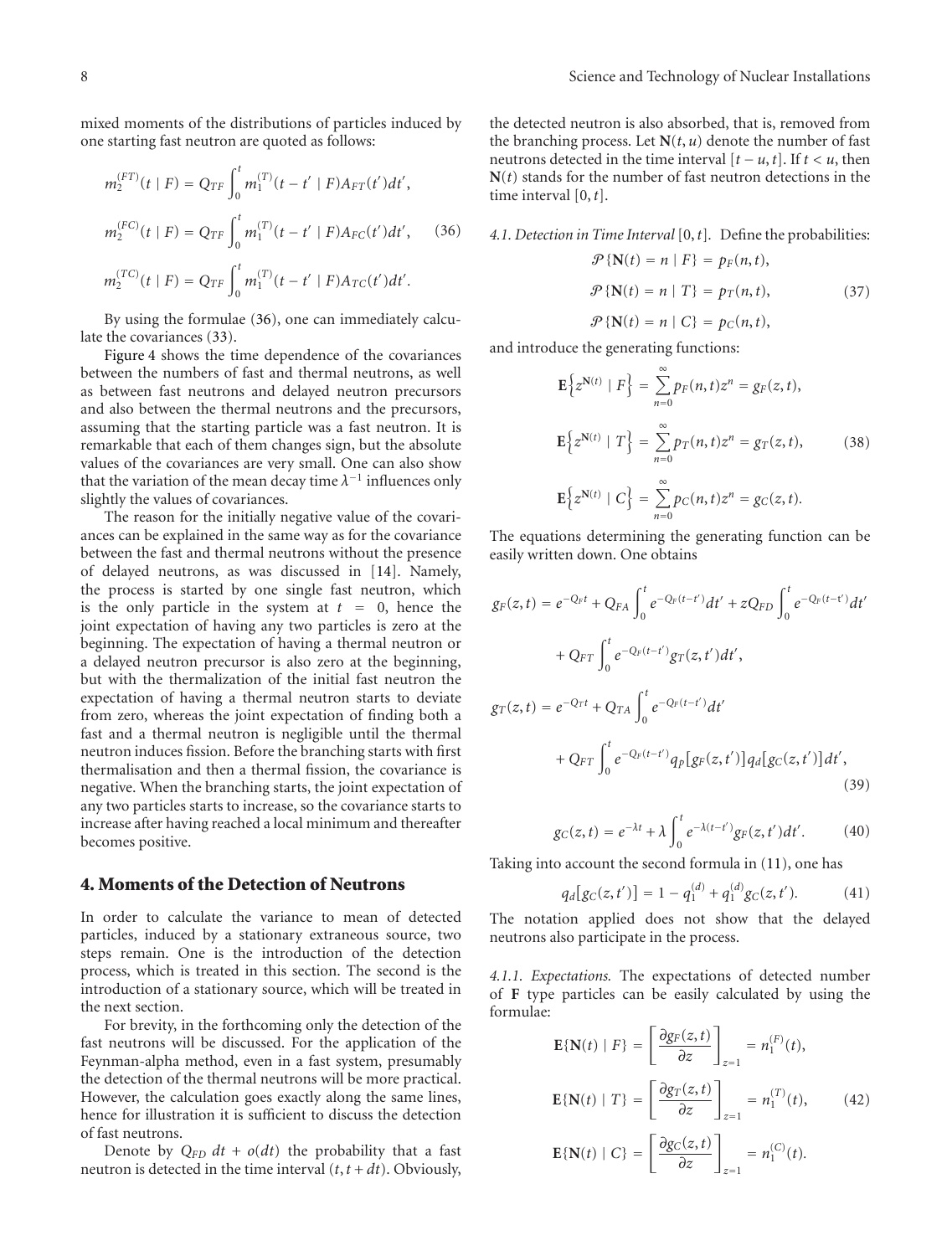

Figure 4: Dependence of the covariances between the numbers of particles of types **F** and **T**, as well as **F** and **C**, and also between the numbers of particles of types **T** and **C** on the time, assuming that the starting particle was **F** type.

After simple considerations one obtains the Laplace transforms of the expectations given by

$$
\widetilde{n}_1^{(F)}(s) = Q_{FD} \frac{(s + Q_T)(s + \lambda)}{s \mathcal{N}(s)},
$$
\n
$$
\widetilde{n}_1^{(T)}(s) = Q_{FD} \frac{Q_{FT}\left[q_1^{(p)}(s + \lambda) + q_1^{(d)}\lambda\right]}{s \mathcal{N}(s)},
$$
\n
$$
\widetilde{n}_1^{(C)}(s) = Q_{FD} \frac{\lambda(s + Q_T)}{s \mathcal{N}(s)},
$$
\n(43)

where  $\mathcal{N}(s)$  is defined by (20). Clearly, these expressions are the Laplace transforms of the following integrals:

$$
n_1^{(F)}(t) = Q_{FD} \int_0^t m_1^{(F)}(t' | F) dt',
$$
  
\n
$$
n_1^{(T)}(t) = Q_{FD} \int_0^t m_1^{(F)}(t' | T) dt',
$$
  
\n
$$
n_1^{(C)}(t) = Q_{FD} \int_0^t m_1^{(F)}(t' | C) dt'.
$$
\n(44)

By using the well-known Tauberian theorem [16], from (43) one obtains immediately the expectations of the number of **F** type particles detected in time interval  $[0, \infty]$ . They are given by

$$
n_1^{(F)}(\infty) = Q_{FD} \frac{Q_T \lambda}{\omega_1 \omega_2 \omega_3},
$$
  
\n
$$
n_1^{(T)}(\infty) = Q_{FD} \lambda \frac{q_1^{(p)} + q_1^{(d)}}{\omega_1 \omega_2 \omega_3},
$$
  
\n
$$
n_1^{(C)}(\infty) = Q_{FD} \frac{Q_T \lambda}{\omega_1 \omega_2 \omega_3},
$$
\n(45)

where

$$
\omega_1 \omega_2 \omega_3 = \lambda \Big[ Q_F Q_T - Q_{FT} Q_{TF} \Big( q_1^{(p)} + q_1^{(d)} \Big) \Big]. \tag{46}
$$

It is worth to note that the total number or detected fast neutrons is the same whether the starting particle is a fast neutron or a delayed neutron precursor. However, if the starting particle is a thermal neutron, then, as expected, one obtains a different expectation for the number of detected fast neutrons.

*4.1.2. Second Factorial Moments and the Variances.* For the characterization of the detecting process, one needs the variances of the number of the fast neutrons, counted in the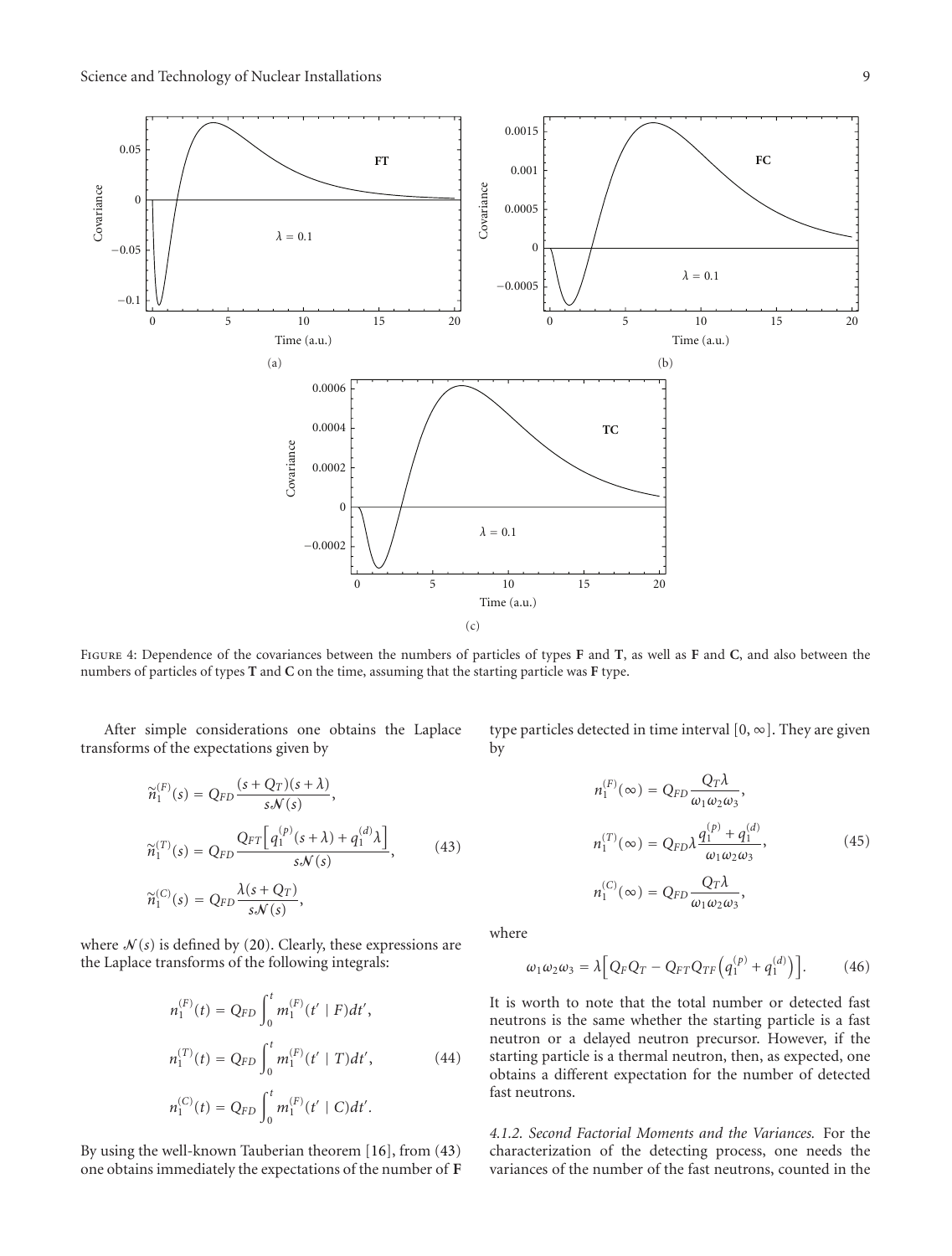time interval [0,*t*], for the three different types of starting particles. In order to determine the variances, one has to calculate the second factorial moments. From equations (9) and (40), it follows that

$$
n_2^{(F)}(t) = Q_{FT} \int_0^t e^{-Q_F(t-t')} n_2^{(T)}(t') dt',
$$
  
\n
$$
n_2^{(T)}(t) = Q_{TF} \int_0^t e^{-Q_F(t-t')} \Big[ q_1^{(p)} n_2^{(F)}(t') + q_1^{(d)} n_2^{(C)}(t') \Big] dt'
$$
  
\n
$$
+ Q_{TF} \int_0^t e^{-Q_F(t-t')} \times \Big\{ q_2 \Big[ n_1^{(F)}(t') \Big]^2 + 2 q_1^{(p)} q_1^{(d)} n_1^{(F)}(t') n_1^{(C)}(t') \Big\} dt',
$$
  
\n
$$
n_2^{(C)}(t) = \lambda \int_0^t e^{-\lambda(t-t')} n_2^{(F)}(t') dt'.
$$
\n(47)

Introducing the notation

$$
B_{FC}(t') = q_2 \left[ n_1^{(F)}(t') \right]^2 + 2q_1^{(p)} q_1^{(d)} n_1^{(F)}(t') n_1^{(C)}(t'), \quad (48)
$$

and performing a Laplace transformation on (47), after the usual algebraic manipulations including the application of the convolution theorem, one obtains the solutions as

$$
n_2^{(F)}(t) = Q_{TF} \int_0^t m_1^{(T)}(t - t' | F) B_{FC}(t') dt', \qquad (49)
$$

$$
n_2^{(T)}(t) = Q_{TF} \int_0^t m_1^{(T)}(t - t' | T) B_{FC}(t') dt', \qquad (50)
$$

$$
n_2^{(C)}(t) = Q_{FT} \int_0^t m_1^{(T)}(t - t' | C) B_{FC}(t') dt', \qquad (51)
$$

With the help of these expressions, the variances of the number of fast neutron detections for the three starting particle types are given by

$$
\mathbf{D}^{2}\{\mathbf{N}(t) | F\} = n_{2}^{(F)}(t) + n_{1}^{(F)}(t, | F) \Big[1 - n_{1}^{(F)}(t, | F)\Big],
$$
  
\n
$$
\mathbf{D}^{2}\{\mathbf{N}(t) | T\} = n_{2}^{(T)}(t) + n_{1}^{(F)}(t, | T) \Big[1 - n_{1}^{(F)}(t, | T)\Big],
$$
  
\n
$$
\mathbf{D}^{2}\{\mathbf{N}(t) | C\} = n_{2}^{(C)}(t) + n_{1}^{(F)}(t, | C) \Big[1 - n_{1}^{(F)}(t, | C)\Big].
$$
  
\n(52)

*4.2. Detection in the Time Interval*  $[t - u, t]$ ,  $t > u$ *.* Since the detection in the time interval  $[0, t - u)$  is excluded and only in the time interval  $[t - u, t]$  is permitted, one can write that

$$
\mathcal{P}\{\mathbf{N}(t, u) = n | S_F\} \n= p_F(n, t, u) \n= \sum_{j+k+\ell=n} \sum_{n_1=0}^{\infty} \sum_{n_2=0}^{\infty} \sum_{n_3=0}^{\infty} p(n_1, n_2, n_3, t - u | F) \n\times Z^{(1)}(j, u | n_1) Z^{(2)}(k, u | n_2) Z^{(3)}(\ell, u | n_3),
$$
\n(53)

provided that at the time moment  $t = 0$  one fast neutron was in the system. It is easy to prove that the probabilities  $Z^{(1)}(j, un_1)$ ,  $Z^{(2)}(k, un_2)$ , and  $Z^{(3)}(\ell, u | n_3)$  are given by the following formulae:

$$
Z^{(1)}(j, u \mid n_1) = \sum_{j_1 + \dots + j_{n_1} = j} \prod_{i=1}^{n_1} p_F(j_i, u),
$$
  
\n
$$
Z^{(2)}(k, u \mid n_2) = \sum_{k_1 + \dots + k_{n_2} = k} \prod_{i=1}^{n_2} p_T(k_i, u),
$$
  
\n
$$
Z^{(3)}(\ell, u \mid n_3) = \sum_{j_1 + \dots + j_{n_3} = j} \prod_{j_2 + \dots + j_{n_4} = j} p_T(\ell_i, u),
$$
  
\n(54)

 $Z^{(3)}(\ell, u \mid n_3) = \sum$  $\ell_1+\cdots+\ell_{n_3}=k$ *i*=1  $p_C(\ell_i, u)$ ,

where  $p_F(j_i, u)$ ,  $p_T(k_i, u)$ , and  $p_C(\ell_i, u)$  are defined by (37). From (54) one can immediately see that

$$
\sum_{j=0}^{\infty} Z^{(1)}(j, u | n_1) z^j = [g_F(z, u)]^{n_1},
$$
  
\n
$$
\sum_{k=0}^{\infty} Z^{(2)}(k, u | n_2) z^k = [g_T(z, u)]^{n_2},
$$
  
\n
$$
\sum_{\ell=0}^{\infty} Z^{(3)}(\ell, u | n_3) z^{\ell} = [g_C(z, u)]^{n_3}.
$$
\n(55)

Thus, the generating function

$$
g_F(z, t, u) = \sum_{n=0}^{\infty} p_F(n, t, u) z^n, \quad t > u
$$
 (56)

can be written in the form:

$$
g_F(z, t, u) = g[g_F(z, u), g_T(z, u), g_C(z, u), t - u | S_F].
$$
 (57)

Since, as it is seen from(8)

$$
g(z_1, z_2, z_3, 0 \mid F) = z_1,\tag{58}
$$

from (57), one obtains

$$
g_F(z, u, u) = g[g_F(z, u), g_T(z, u), g_C(z, u), 0 | S_F] = g_F(z, u),
$$
\n(59)

which corresponds to the condition

$$
\lim_{t \downarrow u} \mathsf{g}_F(z, t, u) = \mathsf{g}_F(z, u). \tag{60}
$$

Expressions similar to (57) can be obtained for the cases when the starting particle is a fast neutron or a delayed neutron precursor.

*4.2.1. Expectation and Second Factorial Moment.* For later use, let us determine the expectation:

$$
\mathsf{n}_1^{(F)}(t,u) = \left[\frac{\partial \mathsf{g}_F(z,t,u)}{\partial z}\right]_{z=1} \tag{61}
$$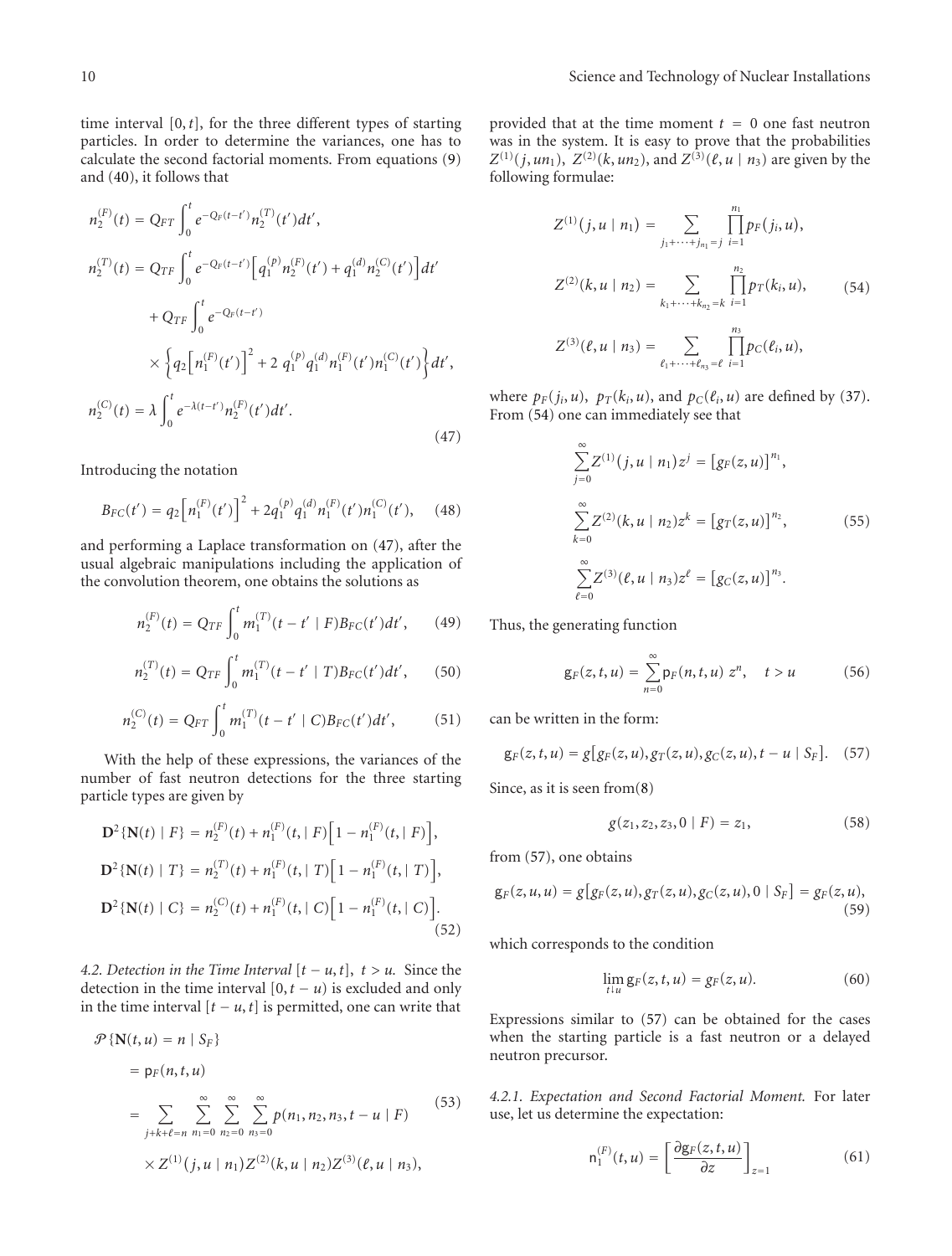of the number of fast neutron detections in the time interval  $[t - u, t]$ , where  $t > u$ , provided that the starting particle was also a fast neutron. By using (57) one obtains

$$
n_1^{(F)}(t, u) = m_1^{(F)}(t - u \mid F) n_1^{(F)}(u) + m_1^{(T)}(t - u \mid F) n_1^{(T)}(u)
$$
  
+ 
$$
m_1^{(C)}(t - u \mid F) n_1^{(C)}(u),
$$
 (62)

where  $n_1^{(F)}(u)$ ,  $n_1^{(T)}(u)$ , and  $n_1^{(C)}(u)$  are defined by (44). The calculation of the second factorial moment:

$$
\mathsf{n}_2^{(F)}(t,u) = \left[\frac{\partial^2 \mathsf{g}_F(z,t,u)}{\partial z^2}\right]_{z=1} \tag{63}
$$

is straightforward, but rather tedious. One finds

$$
n_2^{(F)}(t, u)
$$
  
=  $m_1^{(F)}(t - u \mid F) n_2^{(F)}(u) + m_1^{(T)}(t - u \mid F)$   
 $\times n_2^{(T)}(u) + m_1^{(C)}(t - u \mid F) n_2^{(C)}(u) + m_2^{(F)}$   
 $\times (t - u \mid F) [n_1^{(F)}(u)]^2 + m_2^{(T)}(t - u \mid F)$   
 $\times [n_1^{(T)}(u)]^2 + m_2^{(C)}(t - u \mid F) [n_1^{(C)}(u)]^2$   
 $+ 2m_2^{(FT)}(t - u \mid F) n_1^{(F)}(u) n_1^{(T)}(u) + 2m_2^{(FC)}$   
 $\times n_1^{(F)}(u) n_1^{(C)}(u) + 2m_2^{(TC)}(t - u \mid F) n_1^{(T)}(u) n_1^{(C)}(u).$   
(64)

In this expression, the second factorial moments  $n_2^{(F)}(u)$ ,  $n_2^{(T)}(u)$ , and  $n_2^{(C)}(u)$  have been determined already by (49), (50), and (51) respectively hence they are already known. With the substitution of all the known functions, an explicit expression can be obtained which will contain three exponentials with the known exponents. The coefficients multiplying the exponents would take to much space to display and hence will not be shown here.

#### **5. Process with Randomly Injected Particles**

The last step in the derivation of the variance to mean or Feynman-alpha formula is to calculate the first two factorial moments of the detected fast neutrons, induced in a subcritical reactor by a stationary source of fast neutrons. Suppose that at the time instant  $t = 0$  there are no particles present in the system, but as time passes fast neutrons appear randomly with a given intensity and initiate branching processes independently of one another. The theory of injection of particles is expounded in the book by Pázsit and Pál [2] for particles of one type. The generalization for particles of three types is straightforward.

*5.1. Joint Distribution of the Numbers of Particles.* In this work we assume that the source events constitute a Poisson point process, that is, that the random time interval

between two consecutive injections of fast neutrons follows an exponential distribution with parameter  $s_F$ . This corresponds to the case of an ADS driven by a DD or DT neutron generator in continuous mode. Neutron sources of future ADS will operate with spallation sources and/or in pulsed mode, which have a non-Poisson character. However, the generalisation of the treatment below to non-Poisson processes has been already done in other context (see, e.g., [2, 4, 5]), and the treatment presented in this paper can also be extended to the case of non-Poisson sources in a straightforward way.

For the case of a Poisson source, it can be easily shown that the generating function of the probability  $P(n_1, n_2, n_3)$ , *t*; *F*) of the event:

$$
\{\mathbf{n}_1(t) = n_1, \mathbf{n}_2(t) = n_2, \mathbf{n}_3(t) = n_3\},\tag{65}
$$

provided that at time *t* = 0 there were no particles present in the system, is given by

$$
G(z_1, z_2, z_3, t; F) = \exp\bigg\{s_F \int_0^t [g(z_1, z_2, z_3, t' | F) - 1] \bigg\}.
$$
\n(66)

In general, if the injected particles are of type *i*, and if the intensity of the injection of particle type  $i$  is  $s_i$ , then one has

$$
G(z_1, z_2, z_3, t; S_i) = \exp\left\{s_i \int_0^t [g(z_1, z_2, z_3, t' | S_i) - 1]\right\}.
$$
\n(67)

*5.1.1. Calculation of the Expectations and the Variances.* By using the logarithm of the generating function, one can write the formulae:

$$
M_1^{(F)}(t;F) = \left[\frac{\partial \ln G(z_1, z_2, z_3, t; F)}{\partial z_1}\right]_{z_1 = z_2 = z_3 = 1}
$$
  
\n
$$
= s_F \int_0^t m_1^{(F)}(t' \mid F) dt',
$$
  
\n
$$
M_1^{(T)}(t;F) = \left[\frac{\partial \ln G(z_1, z_2, z_3, t; F)}{\partial z_2}\right]_{z_1 = z_2 = z_3 = 1}
$$
  
\n
$$
= s_F \int_0^t m_1^{(T)}(t' \mid F) dt',
$$
  
\n
$$
M_1^{(C)}(t;F) = \left[\frac{\partial \ln G(z_1, z_2, z_3, t; F)}{\partial z_3}\right]_{z_1 = z_2 = z_3 = 1}
$$
  
\n
$$
= s_F \int_0^t m_1^{(C)}(t' \mid F) dt',
$$
\n(10)

giving the expectations of the numbers of fast and thermal neutrons and delayed neutron precursors, respectively, at the time moment  $t \geq 0$ , provided that the type of the particles injected into the system was fast neutrons. Similar formulae can be derived for the other six expectations.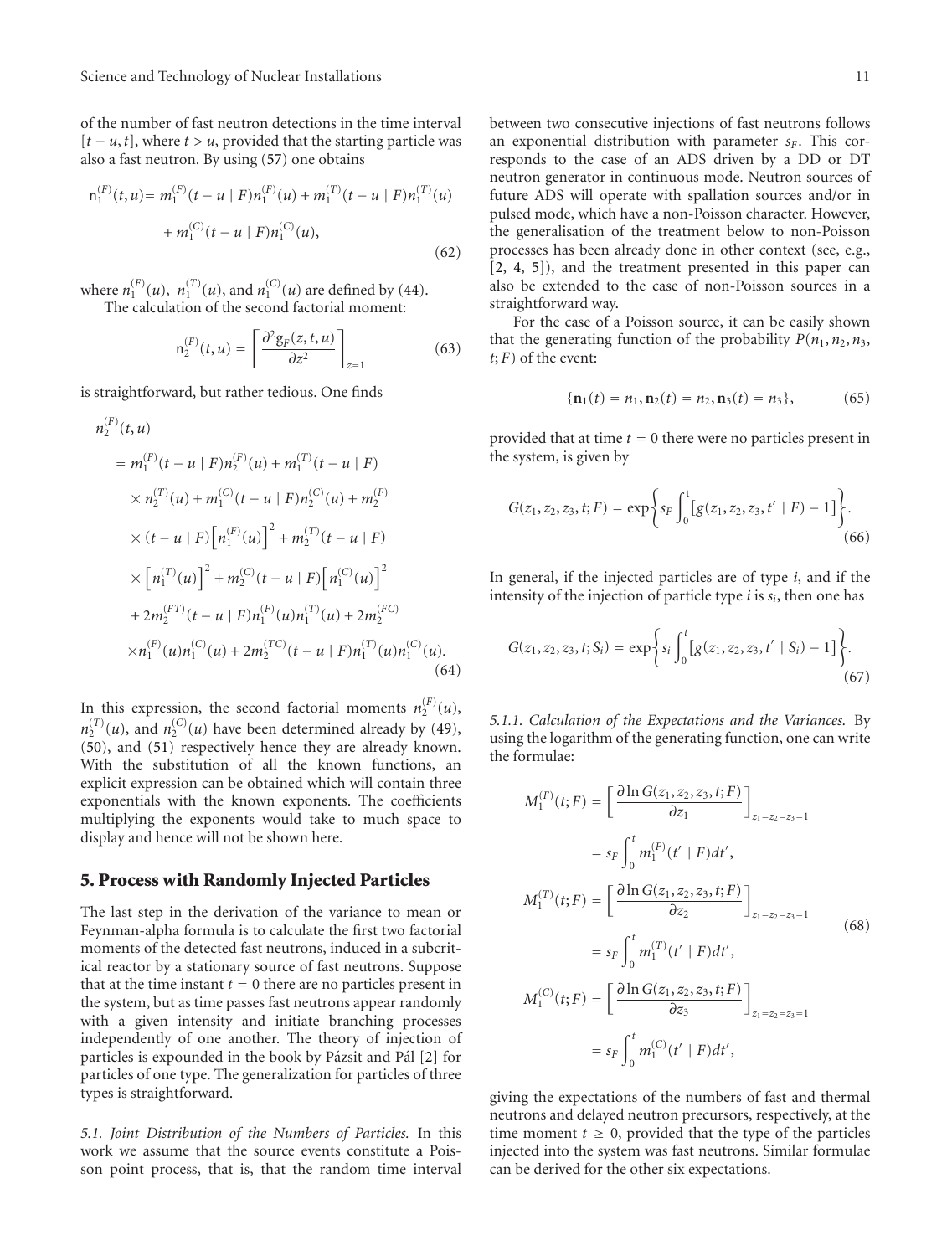In the subcritical state, that is, if  $\omega_1$ ,  $\omega_2$  and  $\omega_3$ , are positive real numbers, then the process is asymptotically stationary, consequently one has

$$
M_1^{(F)}(\infty; F) = s_F \frac{Q_T \lambda}{\mathcal{N}_{st}},
$$
  
\n
$$
M_1^{(T)}(\infty; F) = s_F \frac{Q_F \lambda}{\mathcal{N}_{st}},
$$
  
\n
$$
M_1^{(C)}(\infty; F) = s_F q_1^{(d)} \frac{Q_F \lambda}{\mathcal{N}_{st}},
$$
\n(69)

where

$$
\mathcal{N}_{st} = \omega_1 \omega_2 \omega_3 = \lambda \Big[ Q_F Q_T - \Big( q_1^{(p)} + q_1^{(d)} \Big) Q_{FT} Q_{TF} \Big]. \tag{70}
$$

The rest of the stationary expectations are given by the following formulae:

$$
M_1^{(F)}(\infty; T) = s_T \left( q_1^{(p)} + q_1^{(d)} \right) \frac{Q_{TF}\lambda}{\mathcal{N}_{st}},
$$
  
\n
$$
M_1^{(T)}(\infty; T) = s_T \frac{Q_F \lambda}{\mathcal{N}_{st}},
$$
  
\n
$$
M_1^{(C)}(\infty; T) = s_T q_1^{(d)} \frac{Q_F Q_{TF}}{\mathcal{N}_{st}},
$$
  
\n
$$
M_1^{(F)}(\infty; C) = s_C \frac{Q_T \lambda}{\mathcal{N}_{st}},
$$
  
\n
$$
M_1^{(T)}(\infty; C) = s_C \frac{Q_{FT}\lambda}{\mathcal{N}_{st}},
$$
  
\n
$$
M_1^{(C)}(\infty; C) = s_C q_1^{(d)} \frac{Q_F Q_T - q_1^{(p)} Q_{FT} Q_{TF}}{\mathcal{N}_{st}}.
$$
  
\n(71)

For the determination of variances of the number of fast neutrons, generated by the three different possible starting particles, one obtains the expressions:

$$
V_F(t; S_i) = \left[\frac{\partial^2 \ln G(z_1, z_2, z_3, t; S_i)}{\partial z_1^2}\right]_{z_1 = z_2 = z_3 = 1}
$$
  
+ 
$$
\left[\frac{\partial \ln G(z_1, z_2, z_3, t; S_i)}{\partial z_1}\right]_{z_1 = z_2 = z_3 = 1}
$$
 (72)  
=  $s_i \int_0^t \left[m_2^{(F)}(t' \mid S_i) + m_1^{(F)}(t' \mid S_i)\right] dt'.$ 

*5.2. Distribution of the Number of Fast Neutrons Detected in a Given Time Interval.* If the injection of fast neutrons into the medium is performed by a stationary source emitting particles according to a Poisson process defined by the intensity parameter  $s_F$ , then applying the procedure described in [2], one can prove that generating function of the probability mass function:

$$
\mathcal{P}\{\mathbf{N}(t,u) = n \mid \mathbf{n}_1 = \mathbf{n}_2 = \mathbf{n}_3 = 0\} = P_F(n,t) \tag{73}
$$

is given by

$$
\mathbb{G}_F(z,t,u)
$$

$$
= \mathbb{G}_F(z, u) \exp \left\{ s_F \int_u^t \Big[ g_F(z, t', u) - 1 \Big] dt' \right\} \quad \text{if } t > u,
$$

 $\mathbb{G}_F(z,t)$ 

$$
= \exp\left\{ s_F \int_0^t [g_F(z, t') - 1] dt' \right\} \quad \text{if } t \le u,
$$
\n(74)

where

$$
g_F(z, t', u) = g[g_F(z, u), g_T(z, u), g_C(z, u), t' - u | F]. \quad (75)
$$

By using the method described in [2, pages 85-86], one can prove that the improper integral:

$$
\lim_{t \to \infty} \int_{u}^{t} [g_F(z, t', u) - 1] dt'
$$
 (76)

exists, consequently the stationary generating function:

$$
\lim_{t \to \infty} \mathbb{G}_F(z, t, u) = \mathbb{G}_F^{(st)}(z, u)
$$
\n(77)

also exists, if the three roots of the characteristic function (18) are nonnegative. In this case the random function  $N(t, u)$  converges in distribution to a random function **N**<sup>(*st*)</sup>(*u*), if *t* → ∞. Hence,  $\mathbb{G}_F^{(st)}(z, u)$  is the generating function of  $N^{(st)}(u)$ , that is,

$$
\mathbb{G}_F^{(st)}(z,u) = \mathbf{E}\Big\{z^{\mathbf{N}^{(st)}(u)}\Big\}.
$$
 (78)

It is useful to rewrite the stationary generating function in the following form:

$$
\ln \mathbb{G}_F^{(st)}(z, u) = s_F \int_0^u [g_F(z, t) - 1] dt
$$
  
+ 
$$
s_F \int_u^\infty [g_F(z, t, u) - 1] dt.
$$
 (79)

Thus one finds

$$
\ln \mathbb{G}_F^{(st)}(z, u)
$$
\n
$$
= s_F \int_0^u [g_F(z, t) - 1] dt
$$
\n
$$
+ s_F \int_0^\infty \{g[g_F(z, u), g_T(z, u), g_C(z, u), t | S_F] - 1\} dt.
$$
\n(80)

If the injected particles are thermal neutrons, then the corresponding formula reads as

$$
\ln \mathbb{G}_T^{(st)}(z, u)
$$
\n
$$
= s_T \int_0^u [g_T(z, t) - 1] dt
$$
\n
$$
+ s_T \int_0^\infty \{g[g_F(z, u), g_T(z, u), g_C(z, u), t | S_T] - 1\} dt.
$$
\n(81)

In the continuation, we will only deal with the case of fast neutron injection.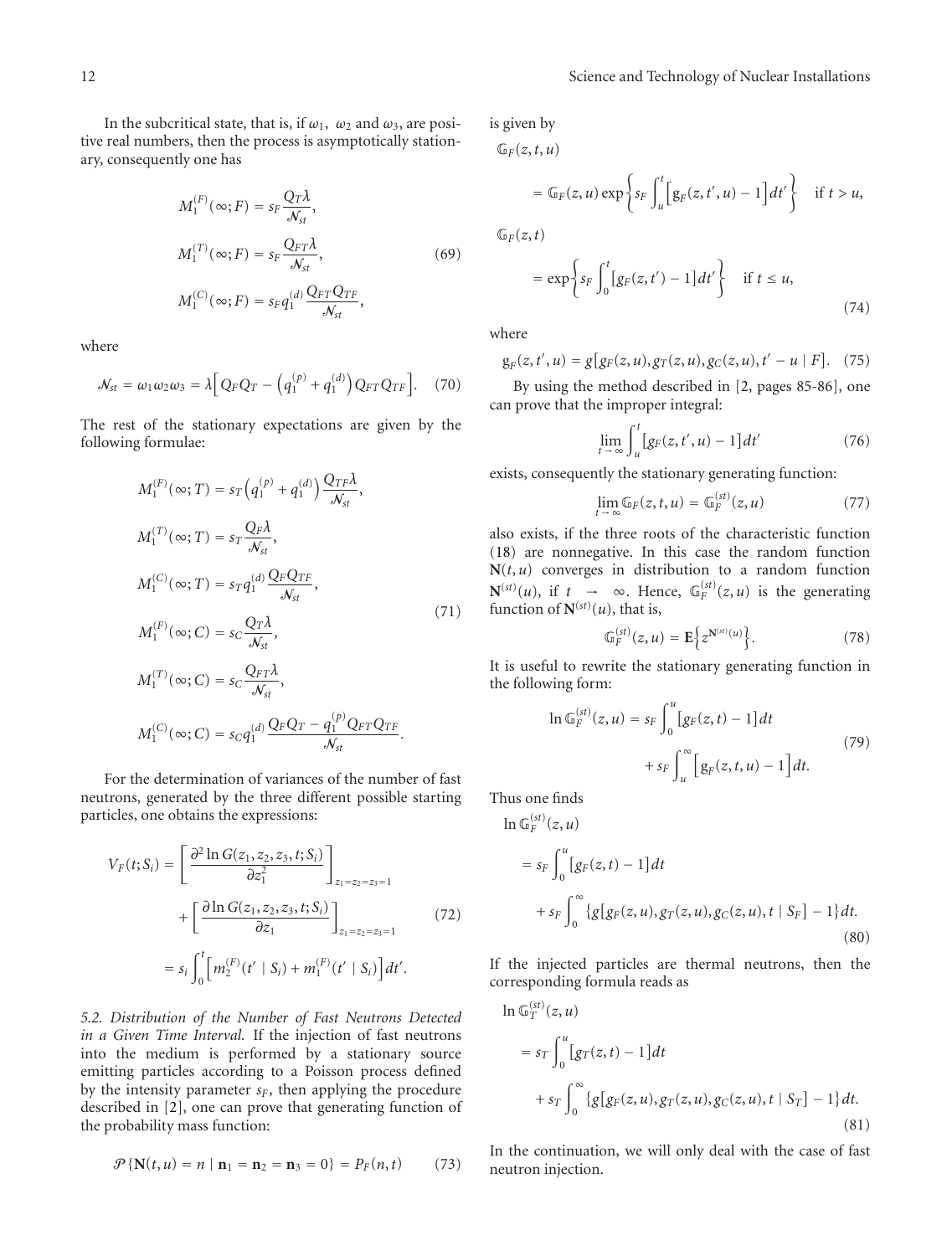

Figure 5: Dependence of the ratio of the variance to mean of the number of **F** types particle detections on the detection time *u*. The left-hand side figure shows the linear-linear, while the right-hand side one the log-linear plot.

*5.2.1. Calculation of the Expectation and the Variance to Mean in Stationary Case.* In the stationary case the expectation of the number of the detection of fast neutrons in the time interval *u* is given by

$$
\mathbb{N}_F^{(st)}(u) = \left[\frac{\partial \ln \mathbb{G}_F^{(st)}(z, u)}{\partial z}\right]_{z=1}
$$
  
=  $s_F \int_0^u n_1^{(F)}(t')dt' + s_F \int_u^\infty n_1^{(F)}(t', u)dt'.$  (82)

By using (79), one can write

$$
\int_{u}^{\infty} n_{1}^{(F)}(t', u)dt' = n_{1}^{(F)}(u) \int_{0}^{\infty} m_{1}^{(F)}(t | F)dt
$$
  
+  $n_{1}^{(T)}(u) \int_{0}^{\infty} m_{1}^{(T)}(t | F)dt$  (83)  
+  $n_{1}^{(C)}(u) \int_{0}^{\infty} m_{1}^{(C)}(t | F)dt$ ,

where

$$
\int_0^\infty m_1^{(F)}(t \mid F)dt = \frac{\lambda Q_T}{\mathcal{N}_{st}},
$$
  

$$
\int_0^\infty m_1^{(T)}(t \mid F)dt = \frac{\lambda Q_{FT}}{\mathcal{N}_{st}},
$$
  

$$
\int_0^\infty m_1^{(C)}(t \mid F)dt = q_1^{(d)} \frac{Q_{FT} Q_{TF}}{\mathcal{N}_{st}}.
$$
 (84)

After a lenghty algebra, one obtains

$$
\mathbb{N}_F^{(st)}(u) = s_F \frac{Q_{FD} Q_T}{Q_F Q_T - Q_{FT} Q_{TF} \left( q_1^{(p)} + q_1^{(d)} \right)} u, \tag{85}
$$

which does not contain the delayed neutron precursor decay constant *λ*.

By using the logarithmic generation function ln  $\mathbb{G}_F^{(st)}(z, u)$ , one can write down the ratio of the variance to mean of the number of **F** types particles detected in the time interval *u* in the form:

$$
\frac{\mathbf{D}^2 \left\{ \mathbf{N}^{(st)}(u) \right\}}{\mathbf{E} \left\{ \mathbf{N}^{(st)}(u) \right\}} = \frac{\mathbb{V}_F^{(st)}(u)}{\mathbb{N}_F^{(st)}(u)}
$$
\n
$$
= 1 + \frac{1}{\mathbb{N}_F^{(st)}(u)} \left[ \frac{\partial^2 \ln \mathbb{G}_F^{(st)}(z, u)}{\partial z^2} \right]_{z=1} \tag{86}
$$
\n
$$
= 1 + Y(u),
$$

where

$$
\left[\frac{\partial^2 \ln \mathbb{G}_F^{(st)}(z, u)}{\partial z^2}\right]_{z=1} = s_F \int_0^u n_2^{(F)}(t')dt' + s_F \int_u^\infty n_2^{(F)}(t', u)dt',
$$
\n(87)

and  $n_2^{(F)}(t', u)$  is given by (64). The Feynman  $Y(u)$  function can be written in the traditional form as

$$
Y(u) = \sum_{i=1}^{3} Y_i \bigg( 1 - \frac{1 - e^{-\omega_i u}}{\omega_i u} \bigg). \tag{88}
$$

The coefficients  $Y_i$  are rather involved functions of the roots  $\omega_i$  as well as the various reaction intensities and the first and second factorial moments of the number of fast neutrons and the delayed neutron precursors per fission. Due to their very extensive character, they are not given here.

Figure 5 shows a quantitative illustration of the dependence of the variance to mean of the number of fast neutron detections on the detection time *u*. The left-hand side figure shows the linear-linear, while the right-had side one shows a log-linear plot (for the calculations the following parameter values were used: *QFD* = 1*/*10, *QFA* = 7*/*30, *QFT* = 2*/*3,  $Q_{TA} = 14/10$ ,  $Q_{TF} = 3/5$ ,  $q_1^{(p)} = 3$ ,  $q_1^{(d)} = 0.02$ ,  $\lambda = 0.1$ ).